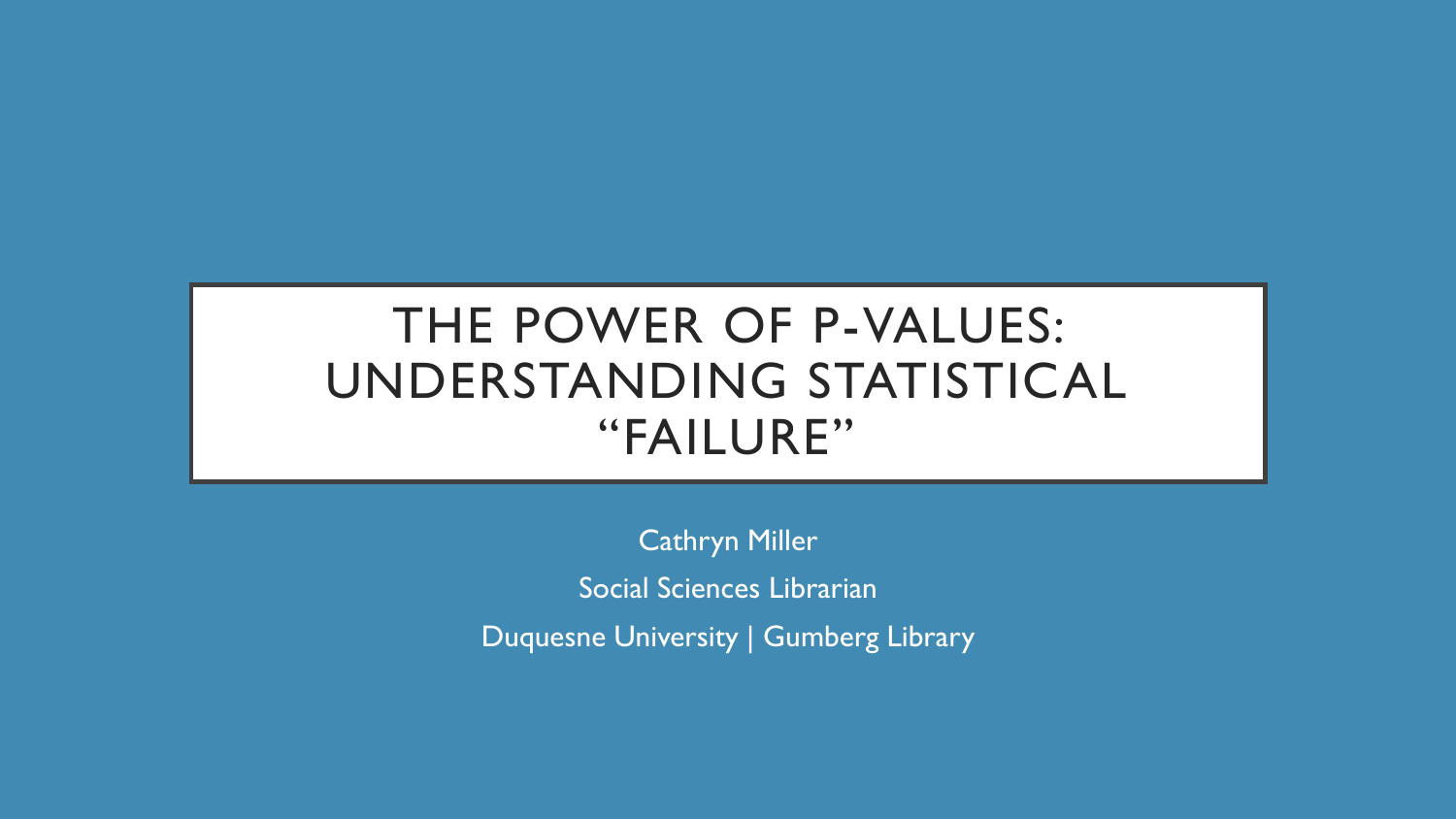#### WHERE DO YOU COME ACROSS P-VALUES?

- scholarly journal articles
	- chi-square test
	- t-test
	- Regression
	- Correlation
	- AND more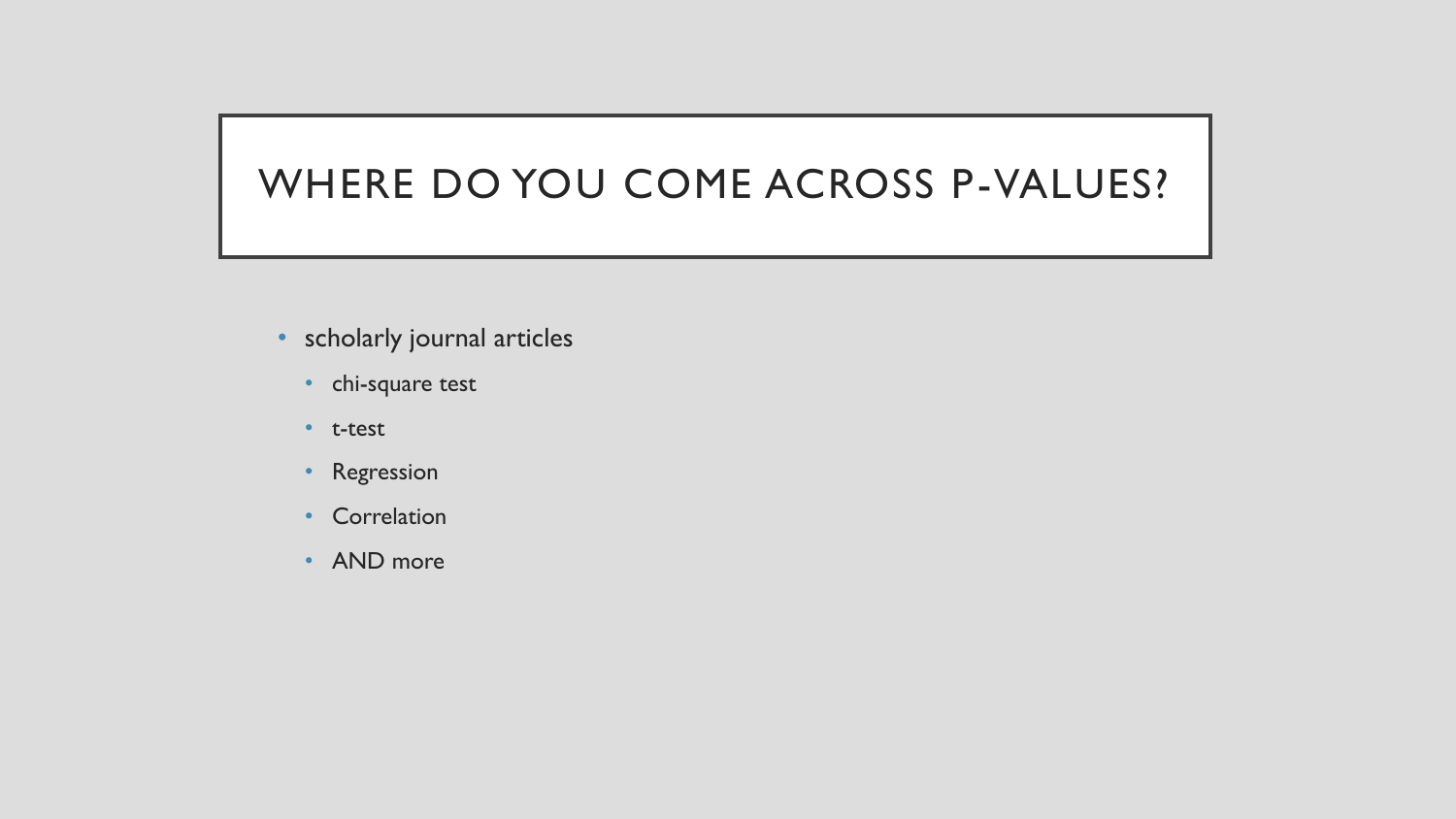## P-VALUES IN ACADEMIC RESEARCH: EXAMPLE

Research Question

Choose a statistical test

Hypothesis testing: Create a hypothesis about the POPULATION.

Null Hypothesis

Alternative Hypothesis

Choose a significance level (alpha .05)

Calculate the statistic and find the corresponding p-value

If the p-value is  $\leq$  .05 reject the null hypothesis

If the p-value is  $> 0.05$  fail to reject the null hypothesis

Analyze your results!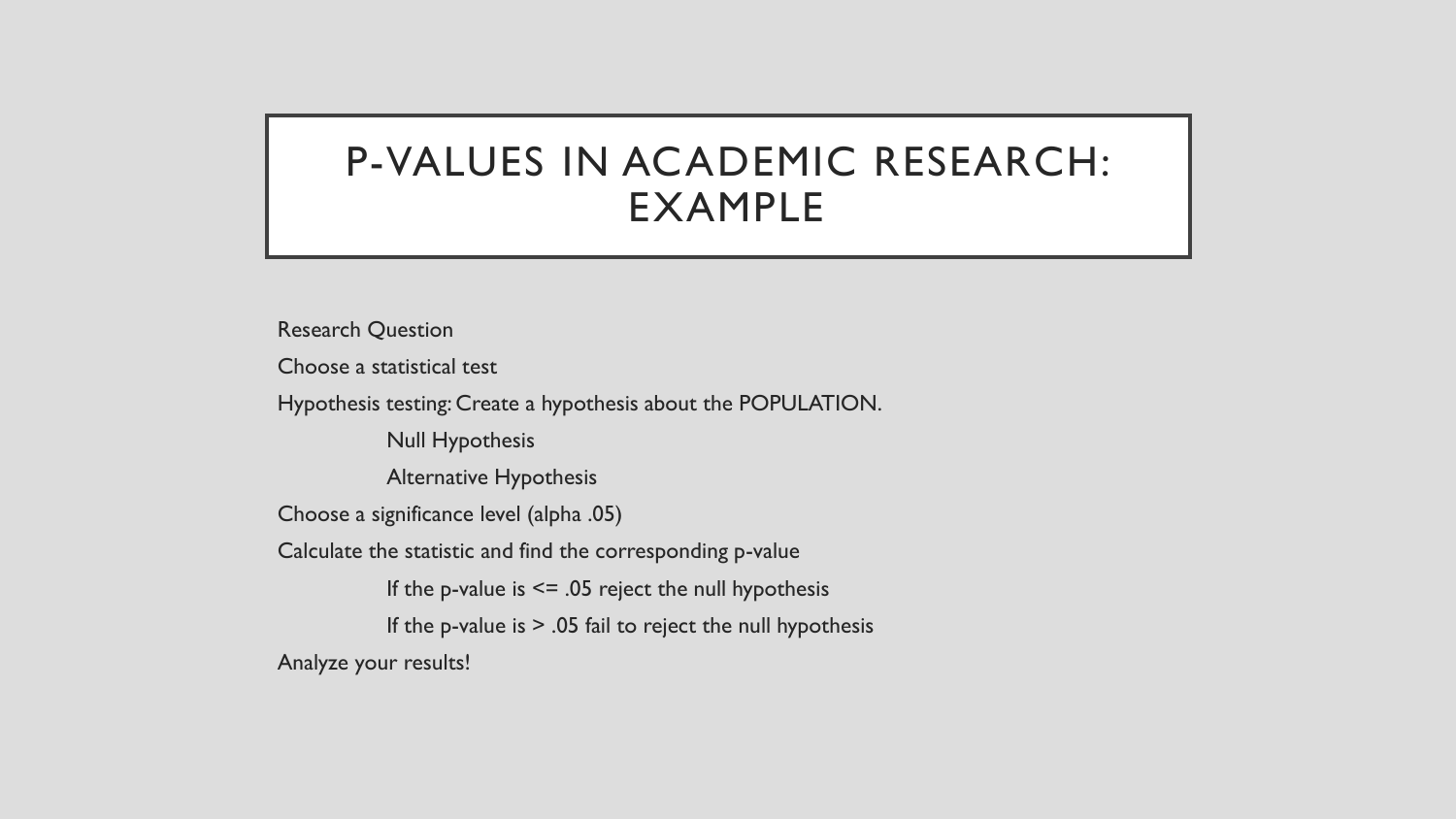#### WHAT IS A P-VALUE?

• "Informally, the p-value is the probability under a specific statistical model that a statistical summary of the data (e.g., the sample mean difference between two groups) would be equal to or more extreme than its observed value" (Wasserstein & Lazar 2016).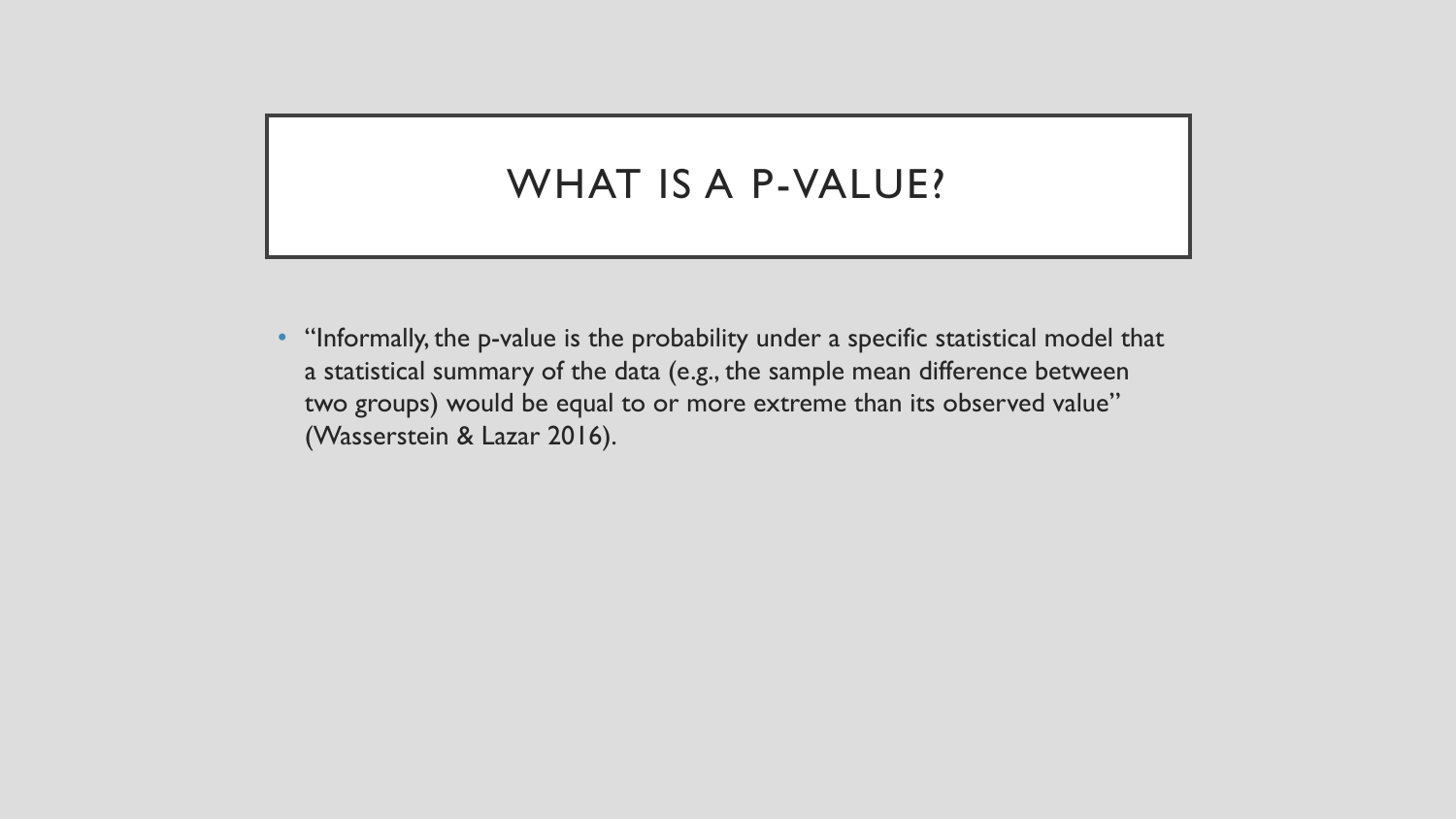#### IN PLAIN ENGLISH…

If the null hypothesis is true, then what's the probability that we'd have our test statistic or one more extreme?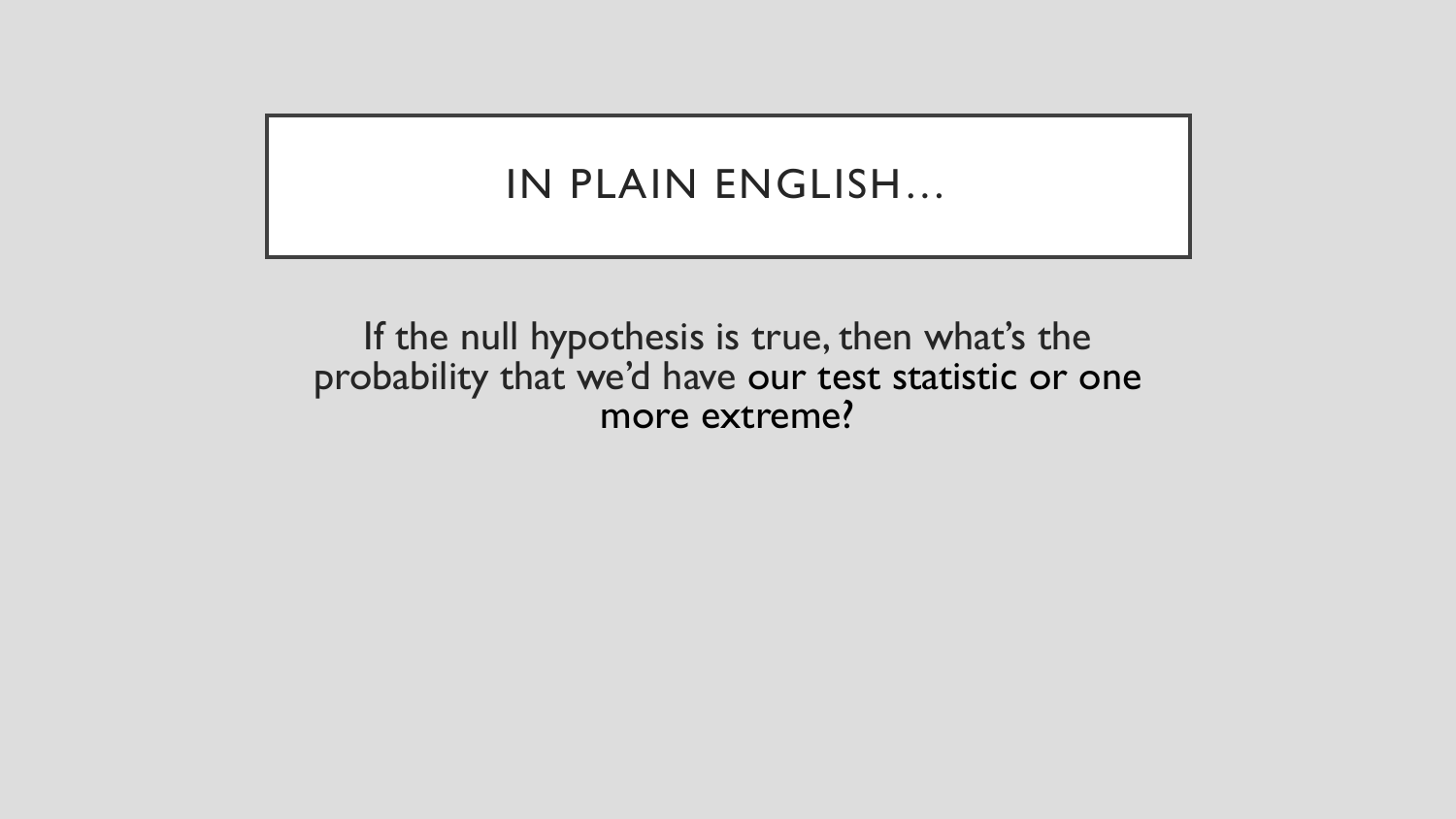# HOW DO WE INTERPRET A P-VALUE LESS THAN ALPHA (.05)?

P=.0217

Correct Interpretation: Your result is statistically significant.

Correct Interpretation: Assuming that the null hypothesis is true you'd obtain the observed test statistic or larger in 2.17% of studies because of random sampling error.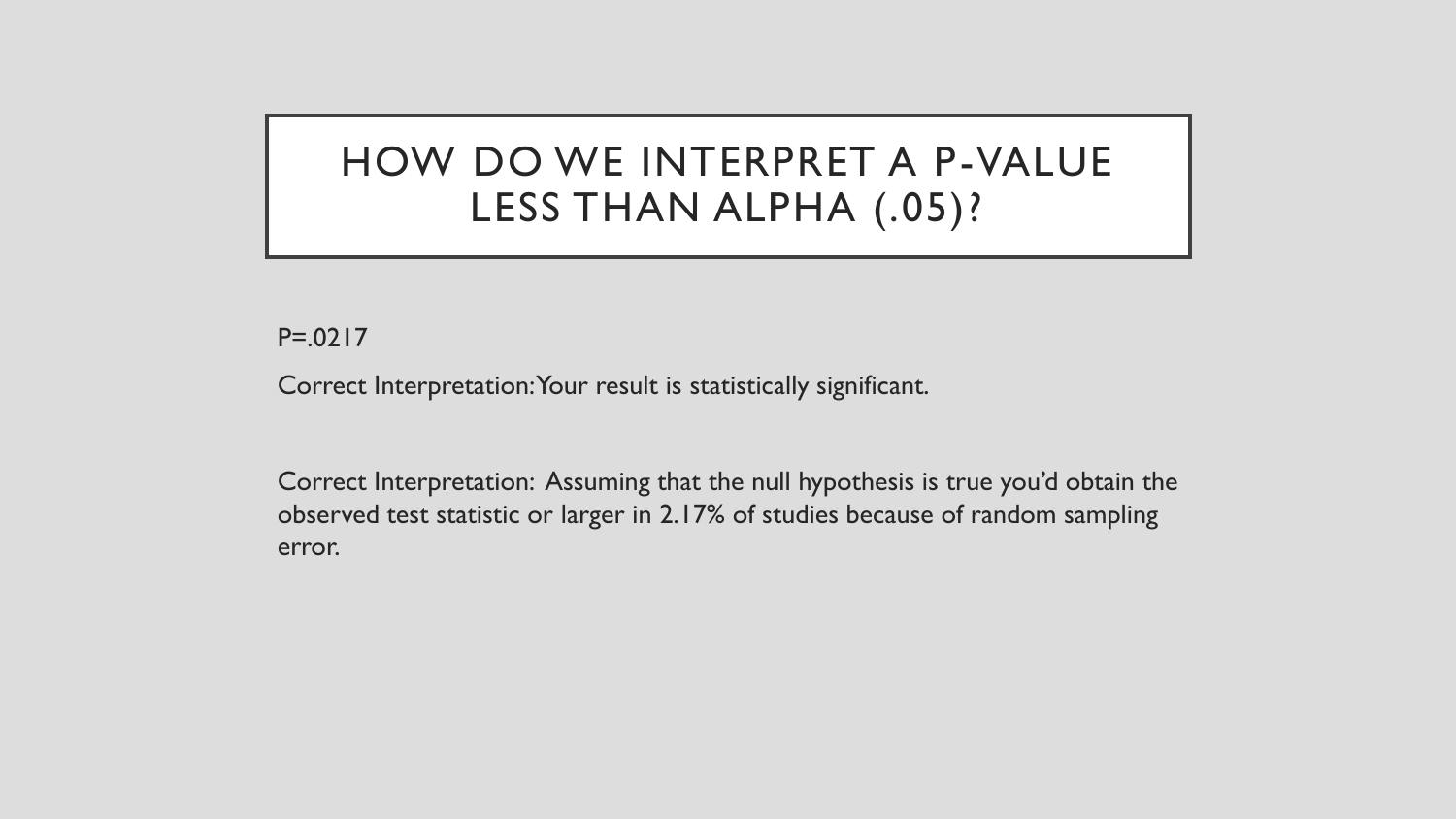## BE CAREFUL

Statistically significant does not mean substantively significant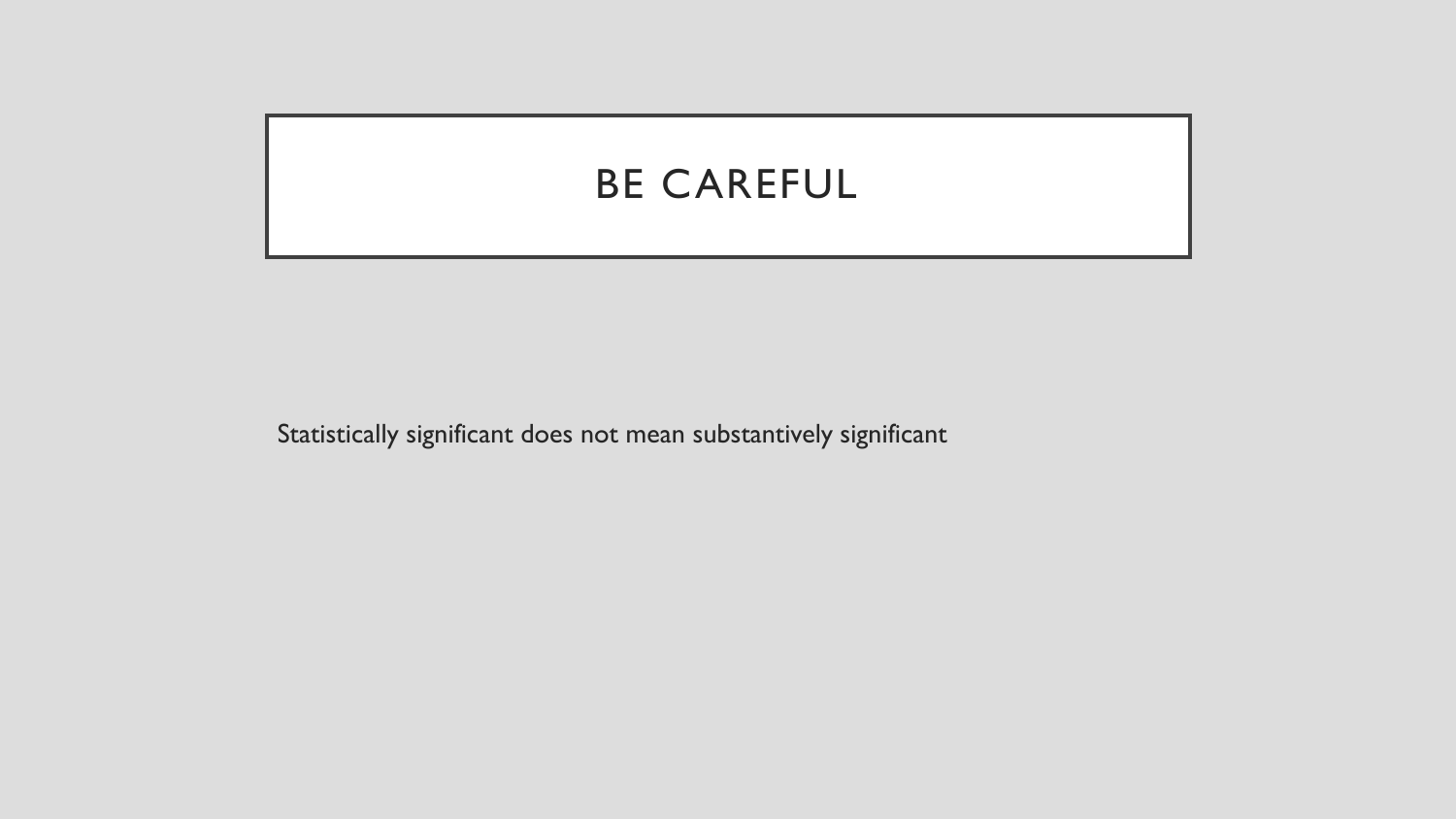# BE CAREFUL

- danger in using large samples
	- will almost certainly lead to rejection of the null hypothesis (Tabachnick & Fidell, 2013)
- small samples may not be able to detect small effects/differences (Torgerson & Torgerson, 2008)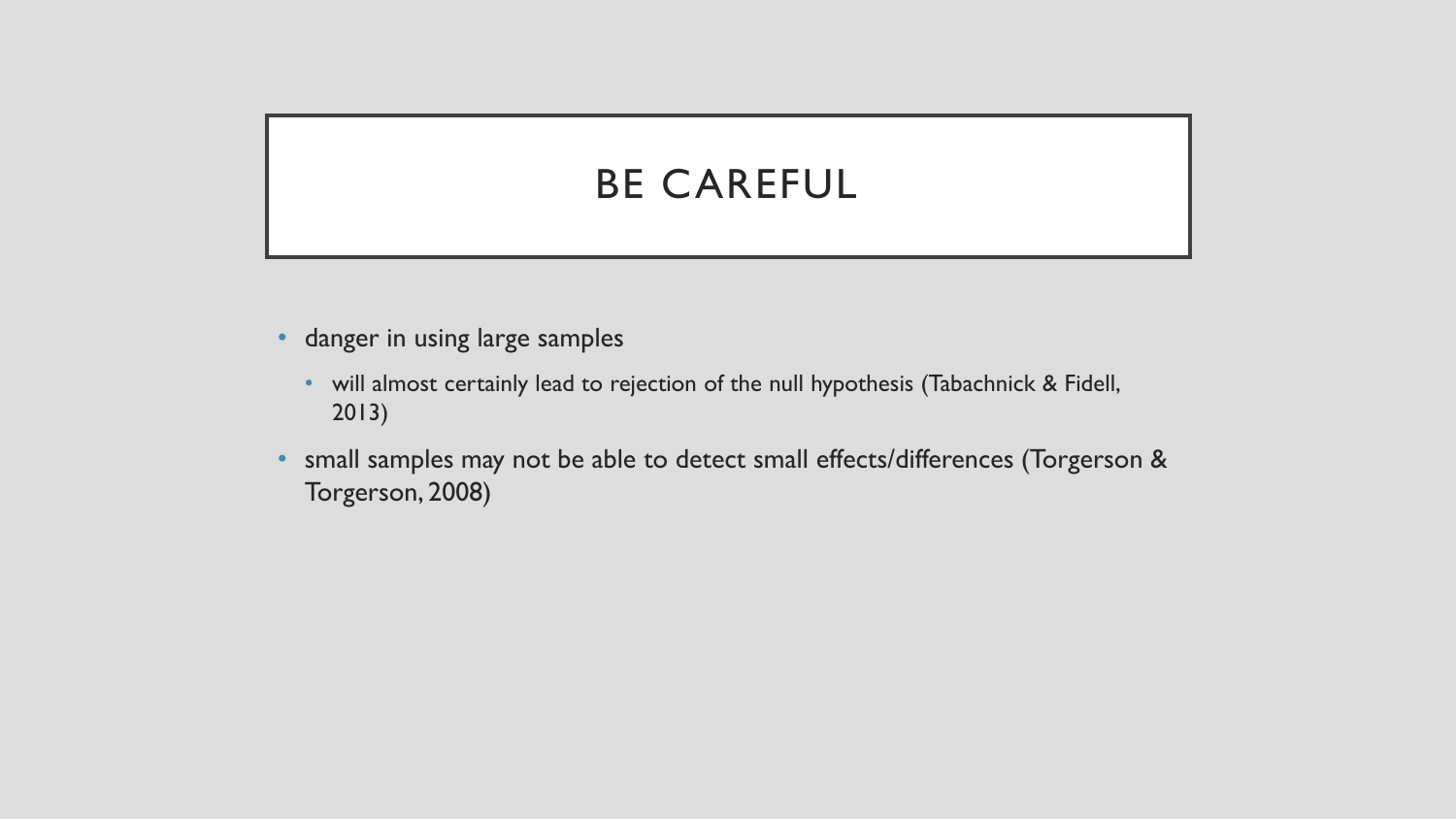#### HOW DO WE INTERPRET A P-VALUE GREATER THAN THE SIGNIFICANCE LEVEL (ALPHA .05)?

- $\cdot$  P=.1
- Fail to reject the null hypothesis
- Bias toward publishing research with statistically significant results
- Limited opportunities to publish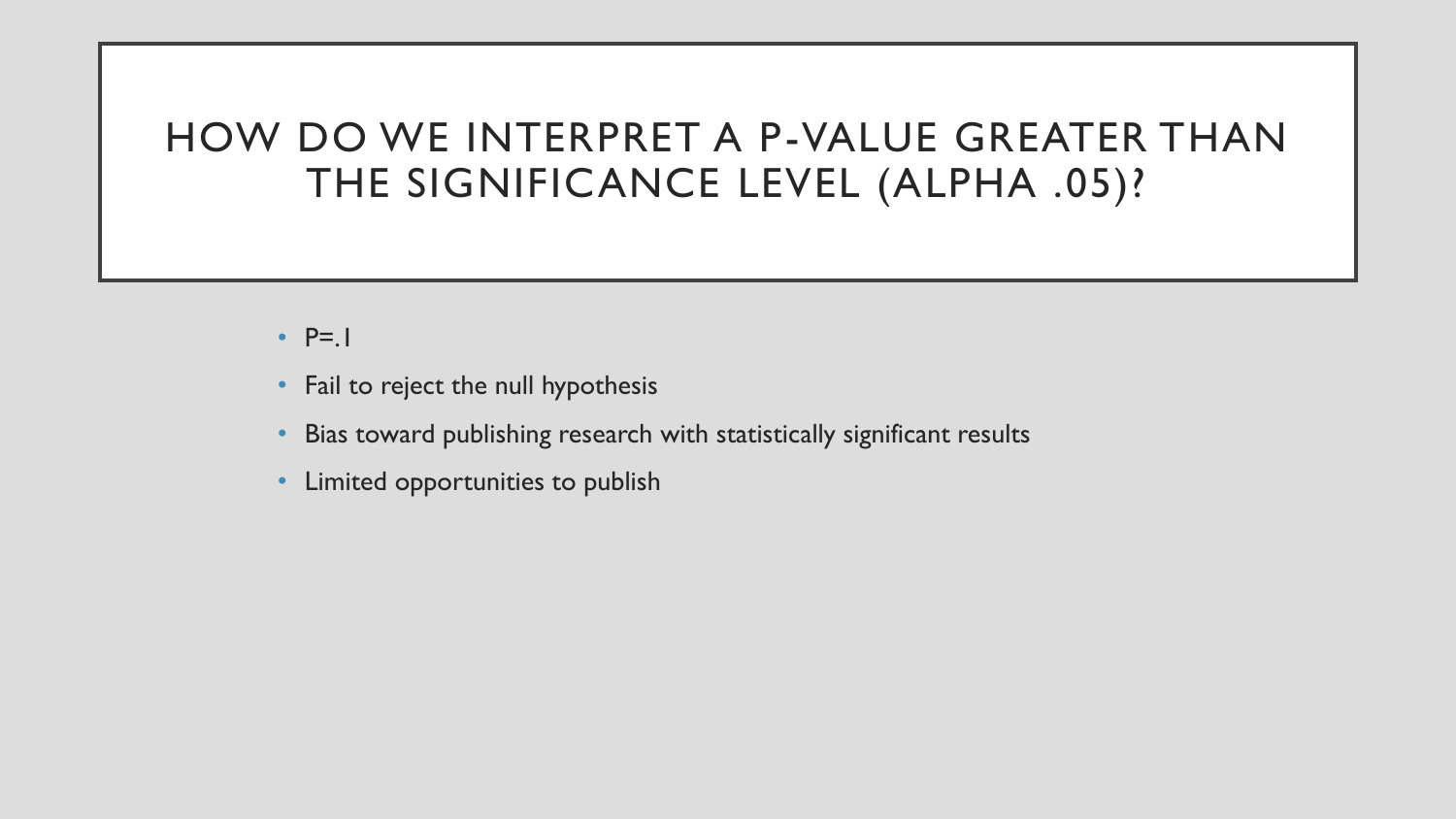## WHAT SHOULD YOU DO?

- Look beyond p-values think about substantive significance
- Look for analysis of the effect size and/or confidence intervals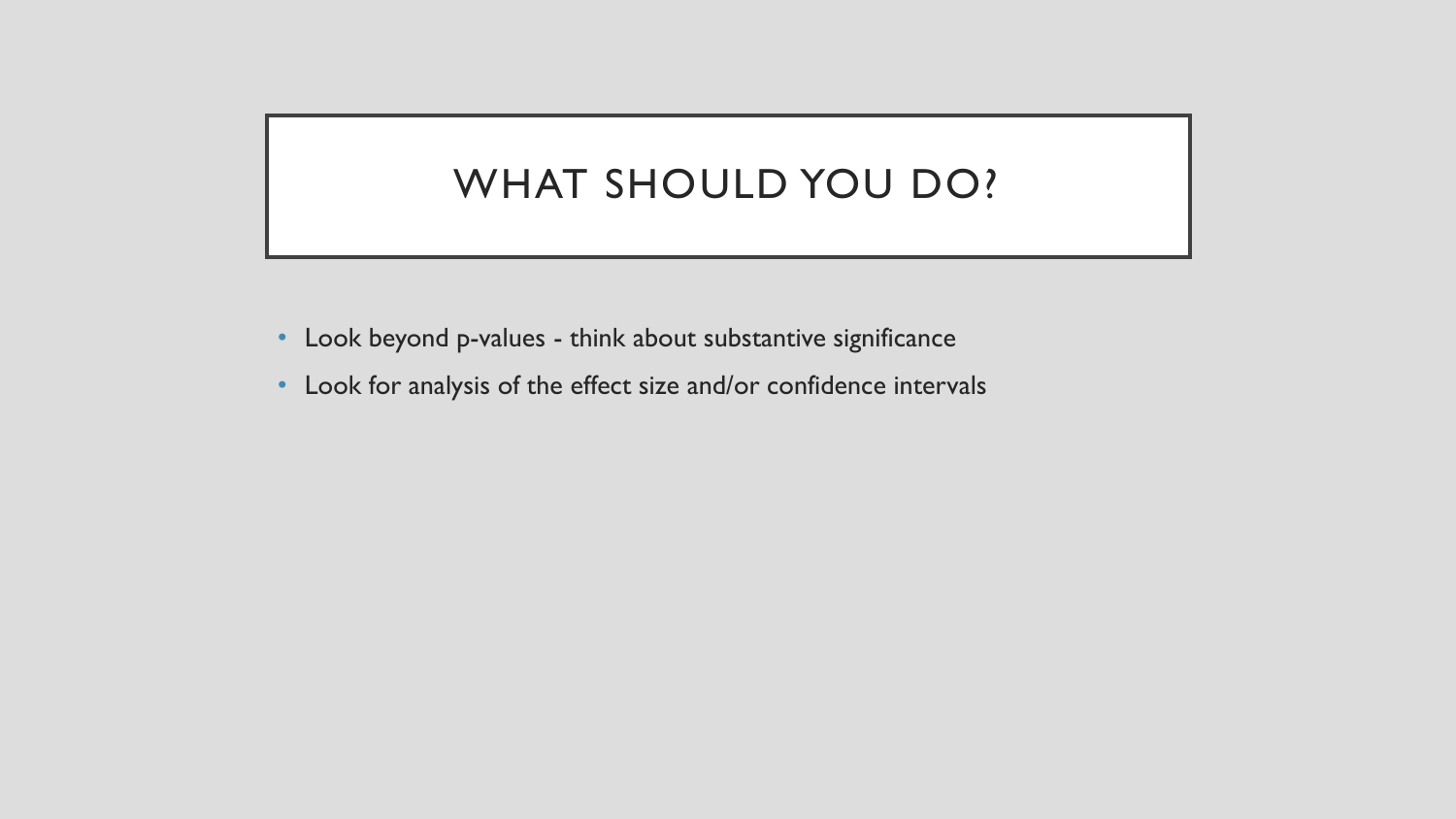## STATISTICAL "FAILURE"

- Small P-values do not represent substantive/real-world significance
- It's important to analyze real-world or substantive significance